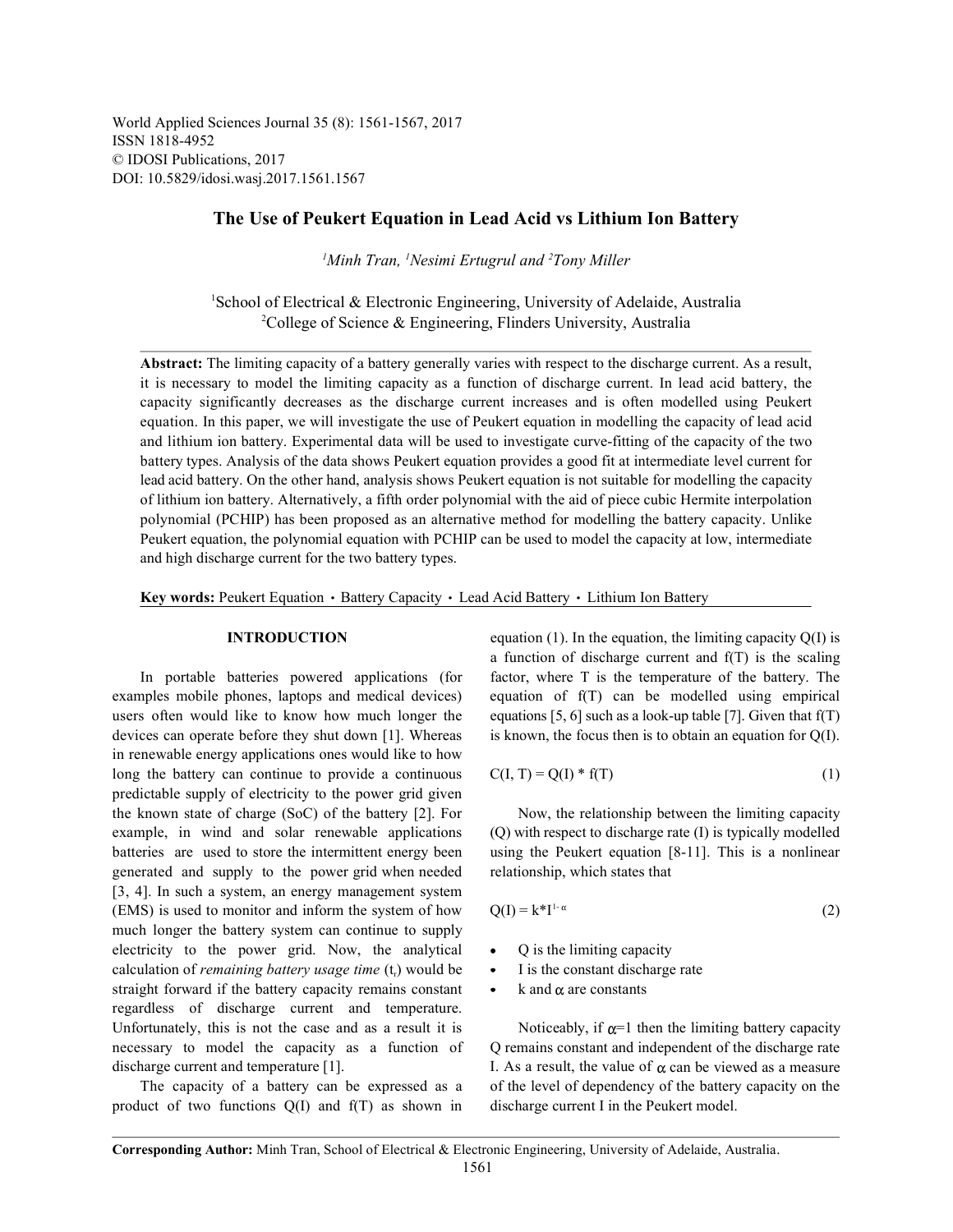

Accumulated Charge, Q (Ah)

Fig. 1: A plot of how end of discharge voltage is defined

Table 1: Three LG lithium ion batteries.

| <b>Batteries Name</b>                 | <b>Chemical Notation</b>         | Label      |
|---------------------------------------|----------------------------------|------------|
| Lithium cobalt oxide                  | LiCoO,                           | ICR        |
| Lithium manganese oxide               | LiMn <sub>2</sub> O <sub>4</sub> | <b>IMR</b> |
| Lithium nickel manganese cobalt oxide | LiNiMnCoO,                       | <b>INR</b> |
| Lithium nickel cobalt aluminium oxide | LiNiCoAlO <sub>2</sub>           | NCA        |

Table 2: Data of 126Ah Lead acid battery with  $V_{EOD} = 10.2V$ , obtained from Odyssey battery datasheet

| Current $(A)$ | Capacity (Ah) |
|---------------|---------------|
| 6.3           | 126.0         |
| 11.4          | 114.0         |
| 13.8          | 110.4         |
| 20.6          | 103.0         |
| 25.0          | 100.0         |
| 32.0          | 96.0          |
| 45.2          | 90.4          |
| 80.2          | 80.2          |
| 100.9         | 75.7          |
| 137.9         | 69.0          |
| 185.8         | 61.3          |
| 227.1         | 56.8          |
| 296.4         | 50.4          |
| 443.8         | 37.0          |
| 671.6         | 22.4          |

Table 3: Experimental data of LG lithium ion 18650 single cell battery with  $V_{\text{max}} = 2.8$  V

| Current $(A)$ | INR(Ah) | IMR(Ah) | ICR(Ah) | NCA(Ah) |
|---------------|---------|---------|---------|---------|
| 0.2           | 2.865   | 2.409   | 2.450   | 3.128   |
| 0.5           | 2.824   | 2.388   | 2.443   | 3.113   |
| 1.0           | 2.806   | 2.371   | 2.419   | 3.081   |
| 2.0           | 2.793   | 2.349   | 2.387   | 3.046   |
| 3.0           | 2.763   | 2.334   | 2.372   | 3.035   |
| 5.0           | 2.743   | 2.314   | 2.370   | 3.027   |
| 7.0           | 2.728   | 2.297   | 2.371   | 2.970   |
| 10.0          | 2.702   | 2.276   | 2.365   | 2.896   |
| 15.0          | 2.650   | 2.227   | 2.327   |         |
| 20.0          | 2.570   | 2.147   | 2.252   |         |
| 30.0          | 1.963   | 1.870   | 1.987   |         |

Let us now examine the definition of the battery capacity and how it is calculated. It is computed by considering a fully charged battery and calculating the total amount of energy being discharge (at a constant current) until the voltage falls below a prescribed end of discharge voltage ( $V_{FOD}$ ). The selection of  $V_{FOD}$  is not standardized and it is different amongst manufacturers, even for the same battery type. The inconsistency of the value used for  $V_{EOD}$  influences the resulting battery capacity calculation. A typical method is to choose a  $V_{\text{non}}$  value after a sharp fall in the voltage, which is sometimes referred to as the low voltage knee as illustrated in Figure 1.

Let us now examine the application of the capacity equation C(I, T) and how it is used to calculate the *remaining battery usage time* (t<sub>r</sub>). Given a known value for SoC,  $t_r$  can be calculated using equation 3.

$$
t_r = (1 - SoC) * \frac{C(I, T)}{I}
$$
 (3)

Now, if the scaling factor  $f(T)$  is also known, what is left is the curve fitting of Q(I), which is needed to analytical calculate  $t_r$ . As a result, this paper will focus on Q(I) and investigate the use of Peukert equation for modelling the capacity of lead acid and lithium ion battery. Ideally, the equation for Q(I) should be applicable for a wide range of discharge current [9]. That is, for low, intermediate and high-level discharge current.

**Experimental Data:** Two sets of data will be examined, one is of lead acid battery obtained from Odyssey battery PC2250 datasheet and the other is of LG lithium ion batteries. For the LG batteries, four different types of lithium ion batteries will be analyzed, which can be seen in Table 1 (i.e. INR, IMR, ICR and NCA). Moreover, the LG batteries were discharged to the maximum allowed current specified in their respective datasheets.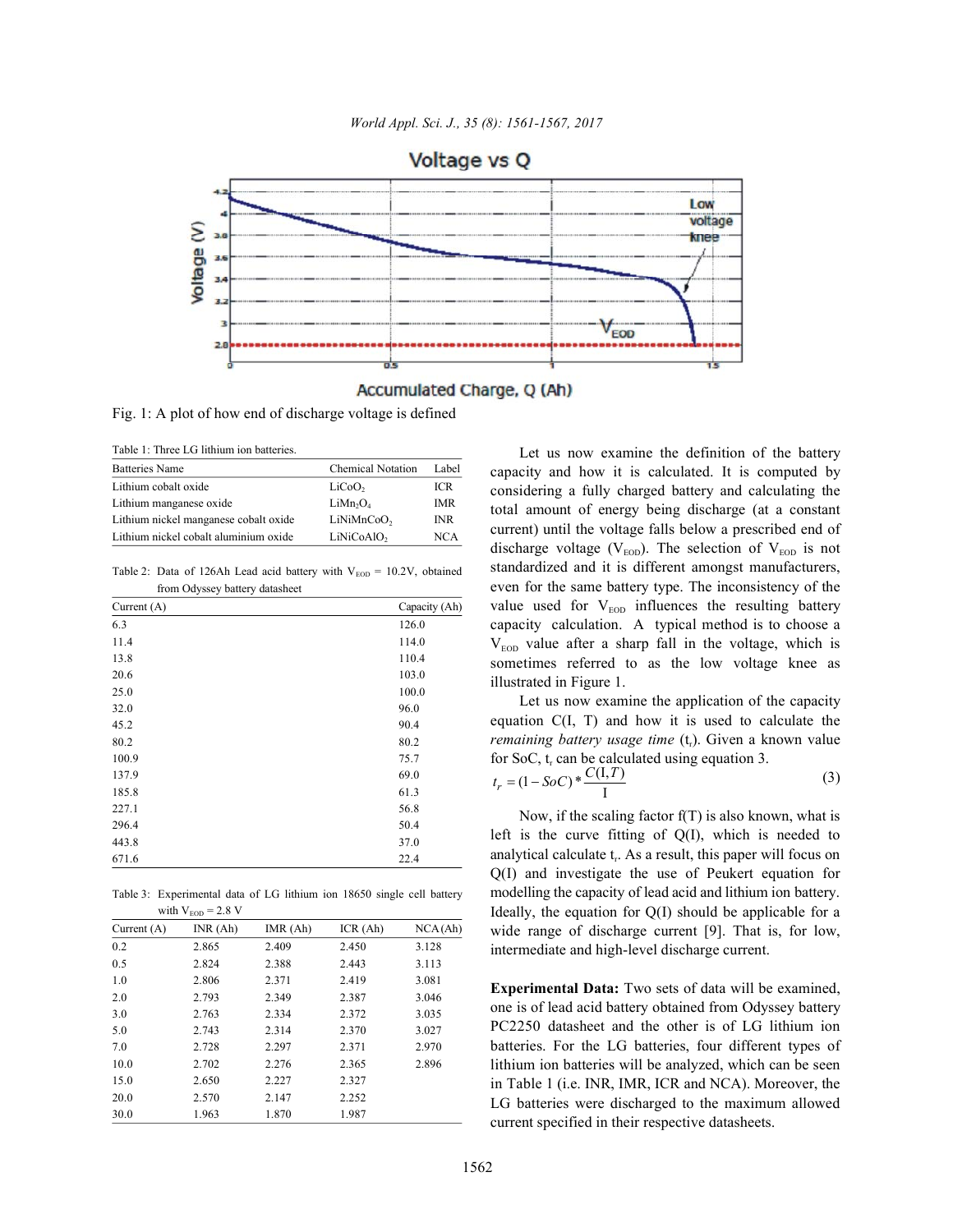The data shown in Table  $2$  and  $3$  are the results of discharging a fully charged battery at a specified current until its battery voltage falls below  $V_{\text{EOD}}$  as illustrated in  $\bullet$ Figure 1. It should also be noted that the experiments were conducted at room temperature. Secondly, consider how each value of  $f_i$  is calculated.

**Data Fitting Using Peukert Equations:** To fit the data  $\bullet$ shown in Table 2 and 3 onto the Peukert equation, we *Interpolating Polynomial* (PCHIP) [12] on the set of need to calculate the optimal values of k and á that minimize the residual. That is,  $\blacksquare$  The PCHIP function is available in Matlab (i.e.  $f =$ 

Minimize  $||y_i - Q(x_i)||_2$ 

where  $x_i$  is the discharge rate data point and  $y_i$  is the

convenience to write *equation 1* in the following form. the polynomial in *equation 6*.

$$
\ln(k) + \ln(1) * (1 - a) = \ln(Q)
$$
\n
$$
\begin{bmatrix}\n1 & \ln(x_1) \\
1 & \ln(x_2) \\
\vdots & \vdots \\
1 & \ln(x_i) \\
\vdots & \vdots \\
1 & \ln(x_n)\n\end{bmatrix}\n\begin{bmatrix}\n\ln(k) \\
1 - \alpha\n\end{bmatrix} = \n\begin{bmatrix}\n\ln(y_1) \\
\vdots \\
\ln(y_2) \\
\vdots \\
\ln(y_i) \\
\vdots \\
\ln(y_n)\n\end{bmatrix}
$$
\n
$$
A = \n\begin{bmatrix}\n\ln(k) \\
1 - \alpha\n\end{bmatrix} = d
$$
\n
$$
\begin{bmatrix}\n\ln(k) \\
1 - \alpha\n\end{bmatrix} = (A^T A)^{-1} A^T d
$$
\n(4)

*equation 4* be  $[a, b]^T$ .

$$
k = \exp(a) \tag{5}
$$

$$
\alpha = 1 - b.
$$

**Data Fitting Using a Polynomial Equation:** The data undesirable. shown in Table 2 and 3 can be fitted with a polynomial function shown in *equation 6* rather than using the **Lead ACID Battery:** Figure 4 shows a curve fitting Peukert equation, but what order of polynomial should be comparison of a  $5<sup>th</sup>$  order polynomial verses Peukert used? This question will also be answered in this section. equation for the capacity of lead acid battery. On the

set of data points  $(x_i, y_i)$ : battery rated capacity) and on the vertical axis is  $Q(I)$ 

- Let  $x_{\text{max}}$  be the maximum value of the set of  $x_i$  and  $x_{\text{min}}$
- Let  $\hat{x}_i = x_i/x_{max}$  and consider a new set of  $z_i$  with n number of elements. Peukert equation.
- Let  $x_s = 1.25 * x_{max}$  and  $h = (x_s x_{min})/(n-1)$ .
- $z_i = x_{min} / x_{max} + (i-1)*h$  where  $i \in N$ ,  $i \in [1, n]$ .
- Also, consider a set of  $f_i$  with n number of elements.

- $\hat{x}_i$ , y<sub>i</sub>) over a specified set of values  $z_i$ f<sub>i</sub> is calculated using Piecewise Cubic Hermite
- $pchip(x, y, z)$ )...

$$
Q(I) = a_0 + a_1 * (I/x_{\text{max}}) + a_2 * (I/x_{\text{max}})^2 + ... + a_m * (I/x_{\text{max}})^m
$$
 (6)

corresponding capacity data point. Incorporating the data points  $(\hat{x}_i, \hat{t}_i)$  with *equation* To accomplish the minimizing above it is more below. Solution of *equation 7* yields the coefficients of *6*, we can write a matrix system as shown in the equation

$$
\begin{bmatrix}\n1 & \hat{x}_1 & \hat{x}_1^T & \dots & \hat{x}_1^T \\
1 & \hat{x}_2 & \hat{x}_2^2 & \dots & \hat{x}_2^T \\
\vdots & \vdots & \vdots & \vdots & \vdots \\
1 & \hat{x}_i & \hat{x}_i^2 & \dots & \hat{x}_i^T \\
\vdots & \vdots & \vdots & \vdots & \vdots \\
1 & \hat{x}_n & \hat{x}_n^2 & \dots & \hat{x}_n^T\n\end{bmatrix}\n\begin{bmatrix}\na_0 \\
a_1 \\
a_2 \\
\vdots \\
a_n\n\end{bmatrix}\n=\n\begin{bmatrix}\nf_1 \\
f_2 \\
\vdots \\
f_n \\
f_n\n\end{bmatrix}
$$
\n
$$
\begin{bmatrix}\n1 \\
f_2 \\
\vdots \\
f_n\n\end{bmatrix}
$$
\n
$$
\begin{bmatrix}\n1 \\
f_2 \\
\vdots \\
f_n\n\end{bmatrix}
$$
\n
$$
\begin{bmatrix}\n1 \\
f_2 \\
\vdots \\
f_n\n\end{bmatrix}
$$
\n
$$
\begin{bmatrix}\n1 \\
f_2 \\
\vdots \\
f_n\n\end{bmatrix}
$$
\n
$$
\begin{bmatrix}\n1 \\
f_2 \\
\vdots \\
f_n\n\end{bmatrix}
$$
\n
$$
\begin{bmatrix}\n1 \\
f_2 \\
\vdots \\
f_n\n\end{bmatrix}
$$
\n
$$
\begin{bmatrix}\n1 \\
f_2 \\
\vdots \\
f_n\n\end{bmatrix}
$$
\n
$$
\begin{bmatrix}\n1 \\
f_2 \\
\vdots \\
f_n\n\end{bmatrix}
$$
\n
$$
\begin{bmatrix}\n1 \\
f_2 \\
\vdots \\
f_n\n\end{bmatrix}
$$
\n
$$
\begin{bmatrix}\n1 \\
f_2 \\
\vdots \\
f_n\n\end{bmatrix}
$$
\n
$$
\begin{bmatrix}\n1 \\
f_2 \\
\vdots \\
f_n\n\end{bmatrix}
$$
\n
$$
\begin{bmatrix}\n1 \\
f_2 \\
\vdots \\
f_n\n\end{bmatrix}
$$
\n
$$
\begin{bmatrix}\n1 \\
f_2 \\
\vdots \\
f_n\n\end{bmatrix}
$$
\n
$$
\begin{bmatrix}\n1 \\
f_2 \\
\vdots \\
f_n\n\end{bmatrix}
$$
\n
$$
\begin
$$

(4) through to 15 with corresponding computation of the Let the result of computing the right hand side of graph of the analysis done on lead acid and lithium ion Therefore,  $\qquad \qquad$  of the polynomial increases. In each of the graph a  $5^{\text{th}}$ capacity. Furthermore, a higher order polynomial can be used but the disadvantages are over-fitting the data and Consider now the analysis of polynomial curve fitting of the two battery types. A polynomial degree of 1 residual was performed for both batteries. The residual two graphs show a decrease in the residual as complexity order polynomial is sufficient to model the battery increasing the complexity of the equation, which is

Firstly, let us consider the notations used in fitting a horizontal axis is the C rate (unit of current divided by the  $= 0.$  the Peukert equation. What this shows is that the  $5<sup>th</sup>$  order polynomial is a better fit for the battery capacity than the divided by the battery rated capacity. The plot shows the residual of the  $5<sup>th</sup>$  order polynomial is less than half that of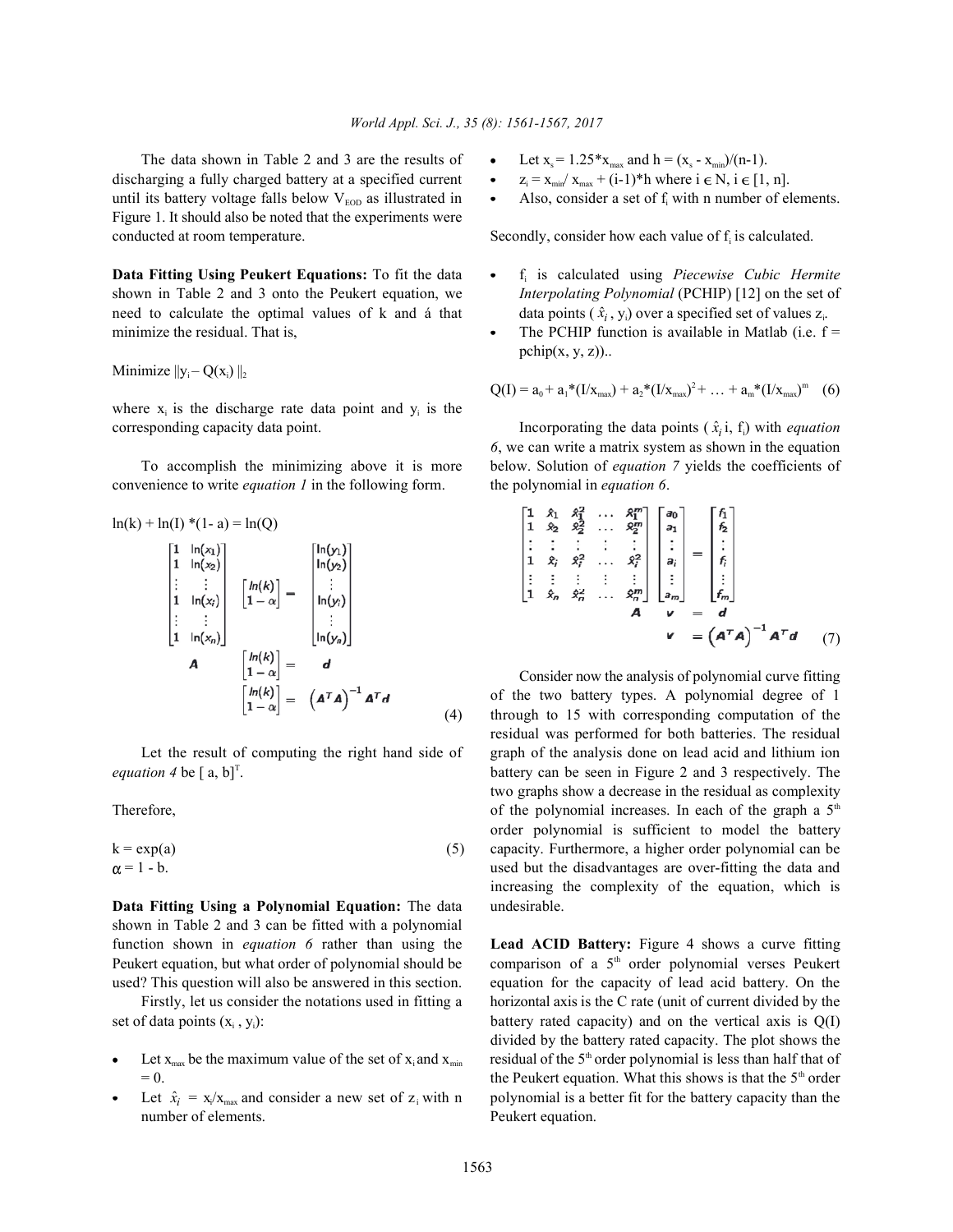*World Appl. Sci. J., 35 (8): 1561-1567, 2017*



**Residual vs Polynomial Degree** 

Fig. 2: Residual analysis of lead acid battery curve-fitted using different degree of polynomials



Fig. 3: The residual for different degree order of polynomial curve fitting of LG lithium ion batteries

that the battery capacity approaches a maximum polynomial curve. Additionally, over the interval from theoretical capacity as the current I approaches  $0 \ 0$  to 6C the capacity of lead acid battery had reduced by from the right-hand side. In constrast, the Peukert more than 80%. What this shows is that it is important to equation does not model this feature and as  $I \rightarrow 0^+C \rightarrow 8$  model the battery capacity when dealing with lead acid in the Peukert equation. On the other hand, a finite battery.

The plot of the data in Figure 4 also shows capacity as  $I \rightarrow 0^+$  can be modelled using the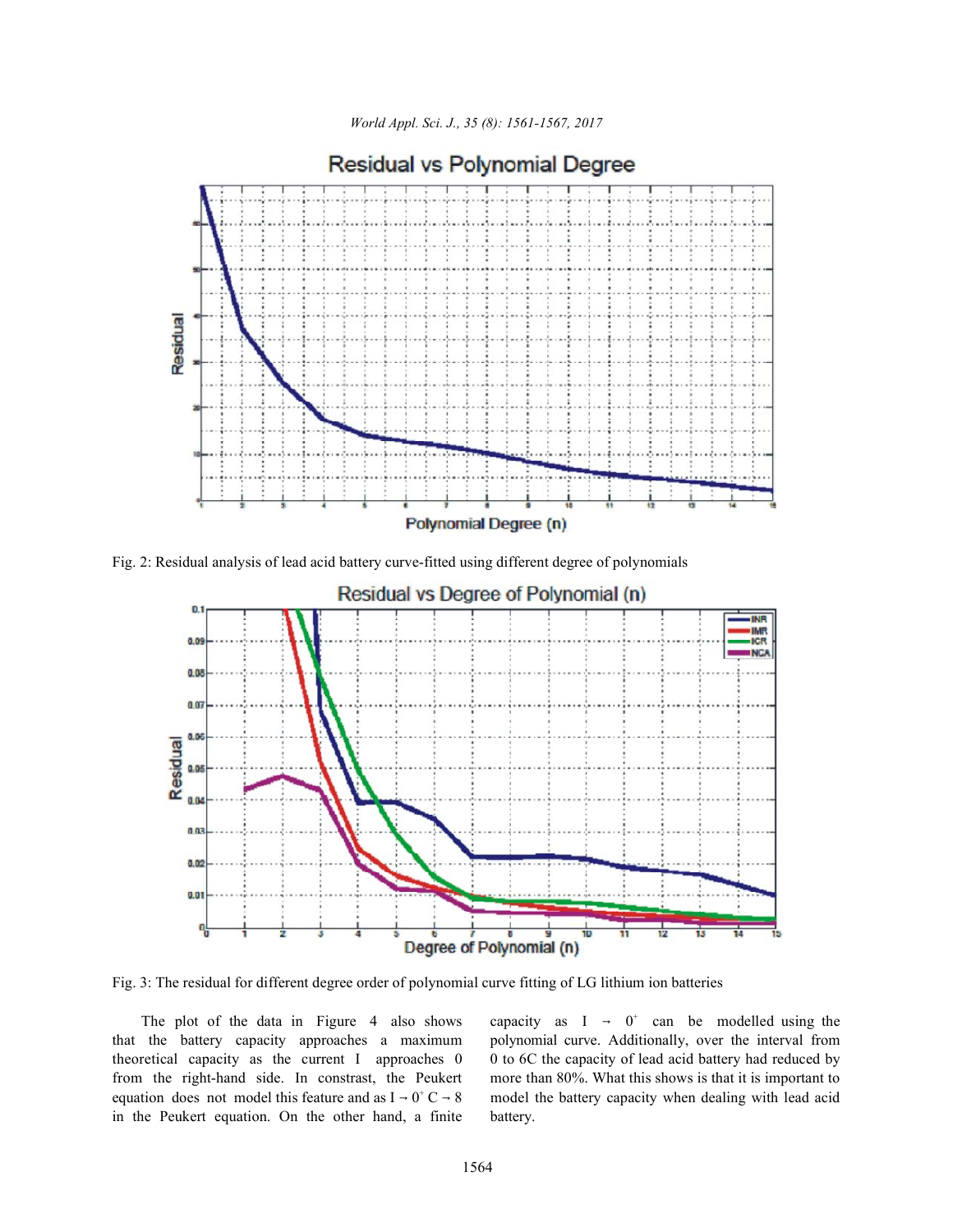



# Normalized Capacity vs C Rate

Fig. 4: A plot of the capacity of lead acid battery versus C rate with a comparison between curve fittings using peukert equation and  $5<sup>th</sup>$  order polynomial equation



## Normalized Capacity vs C Rate

Fig. 5: Plots of Peukert equation curves fitted on LG lithium ion batteries to the limit of 7C discharge rate

Lithium Ion Battery: Peukert analysis of lead acid battery in Figure 5 below. Over this interval the capacity of the done over the interval from 0 to 6C was repeated for LG lithium ion batteries had decreased by less than 15% and lithium ion batteries over the interval of 0 to 7C as shown  $\alpha$  is close to 1. What this shows is that over this interval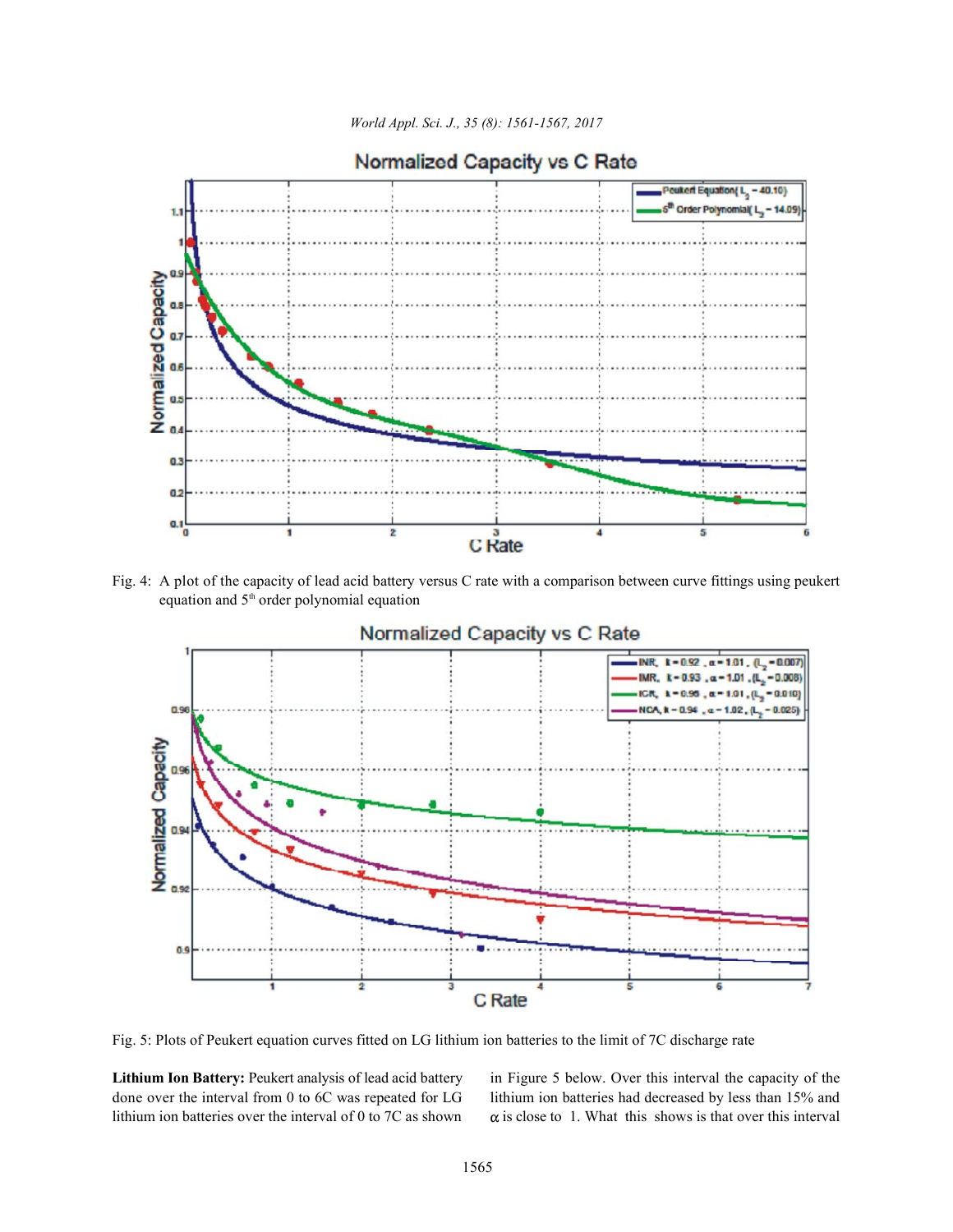

Fig. 6: Plots of  $5<sup>th</sup>$  order polynomial curve fitting of LG lithium ion batteries

we can treat the capacity as being constant if we are equation can only model constant discharge current but in applications the current is variable and as a result a that of the Peukert equation. 15% error can be within the margin of error for the In the case of LG lithium ion batteries over the applications. interval of  $0 \le I \le 7C$ , the capacity has decreased by

batteries have a theoretical maximum capacity as associated with Peukert equation is close to 1. What this discharge rate I approaches zero from the right-hand side. implies is that Peukert equation is not suitable for This property can also be modelled using the polynomial modelling the capacity of lithium ion battery. A better equation as shown in *equation 6*. **approach is to simply model the curve using a polynomial** 

the discharge current is greater than 6C. Noticeably in the equation can be used to model the capacity curve over case of NCA the discharge rate was limited to 10A due to the entire available data points (e.g. for IMR with  $0 \le I \le$ a fuse placed on the terminal of the battery. In the other 12C). Additional, by using the polynomial curve we can cases, the batteries were discharge up to 30A. For  $I > 6C$ , model the theoretical capacity at  $I = 0$  and for interval capacity of INR, IMR and ICR begins to decrease at a greater  $I = 6C$ , which is not possible with the Peukert steeper rate as shown in Figure 6. As a result, the Peukert equation. curve is not able to model the capacity effectively at high current (e.g I > 6C ). **REFERENCES**

acid battery significantly decreases with respect to I. At 2. Sabine Piller, Marion Perrin and Andreas Jossen, to model the reduction in battery capacity as a function of 96: 113-120.

willing to accept a 15% inaccuracy in the prediction of order polynomial with PCHIP shows a better fit to the battery capacity. Moreover, one can argue that Peukert battery capacity compared to Peukert equation. The discharge current for lead acid. Alternatively, the use 5<sup>th</sup> residual of the  $5<sup>th</sup>$  order polynomial curve is more than half

Like lead acid battery, Figure 6 shows lithium ion less than 15% and the corresponding value of  $\alpha$ Additionally, let us now consider the interval where equation as described in this paper. The polynomial

- **CONCLUSION** 1. Peng Rong and Massoud Pedram, 2006. An Over the interval of  $0 \le I \le 6C$  the capacity of lead Battery Capacity of Lithium-Ion Batteries. IEEE, 14(5). Analytical Model for Predicting the Remaining
- approximately 6C its capacity has decreased by 80%. As 2001. Methods for state-of-charge determination a result, equations such as Peukert equation are needed and their application. Journal of Power Sources,